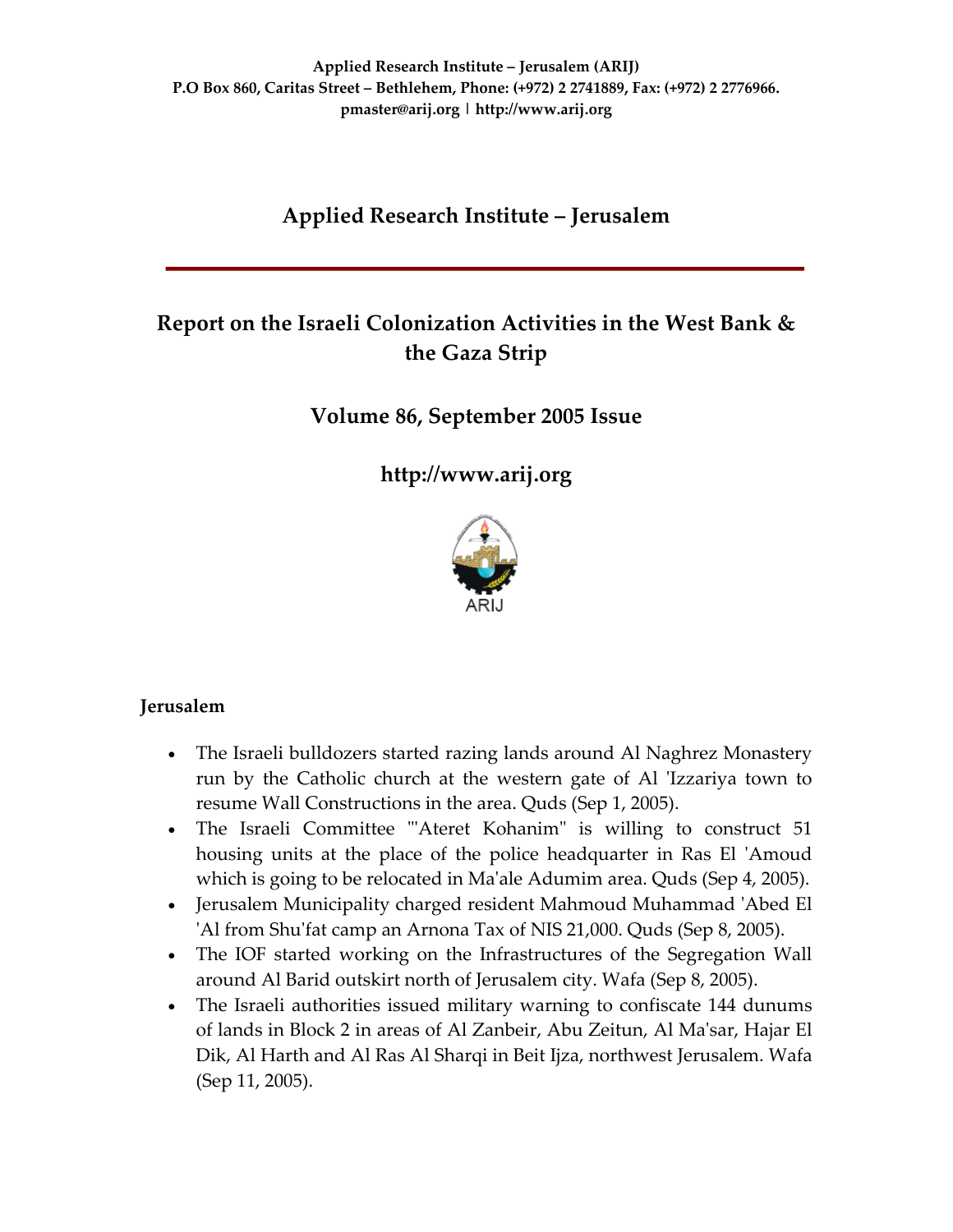- The Israeli Ministry of Finance allocated NIS 400 millions for developing the old city of Jerusalem during the years 2005 and 2013. Arabs48 (Sep 13, 2005).
- The IOF demolished the two-storey house of 'Ala El Din Mustafa Tah in Al 'Essawiya village in Jerusalem; Moreover, the Municipality court forced Al 'Afefi family to demolish the wall surrounding their house in Al Masharef Mountain opposite to Hebrew University in Al Sheikh Jarah. Wafa+ Quds (Sep 13, 2005).
- The Israeli Ministry of Interior confiscated two caravans in Beit Hanina town which belong to Mufed Fayiq Al ʹAjooly after demolishing his house in Al Ashqariya neighborhood in Shuʹfat north of Jerusalem conducted under the pretext of not having building permits. Quds (Sep 14, 2005).
- Digging activities of 12m depth are taking place under some Palestinian houses located in the old city of Jerusalem to reach Al Aqsa Mosque by the Israeli committee of ʹAteret Kohanim. Quds (Sep 17, 2005).
- The Israeli forces continued constructing part of the Segregation Wall in Al Shayah area in Ras Qubsa junction. Quds (Sep 21, 2005).
- The Israeli authorities hindered residents of Beit Iksa village northwest of Jerusalem city from building new houses and to have any reclamation of their lands. Among the residents, Amjad Shehada is one of the affected owners. Wafa (Sep 23, 2005).
- The Israeli bulldozers started razing lands to construct the Ring road plan which connects 'Anata town with the south of the West Bank through Al ʹEssawiya town. Quds (Sep 24, 2005).
- The Israeli bulldozers demolished the western wall of 'Anata secondary male school, causing severe damages. Quds (Sep 27, 2005).

# **Bethlehem**

- The IOF handed residents of Al Khas and Al Nu'man military warnings to confiscate 43 dunums of lands at favor of constructing a trade passage and two other roads in the area. Wafa (Sep 3, 2005).
- The Israeli Forces demolished two containers in Al Khadr town south of Bethlehem city due to their location inside a an Israeli controlled area. Wafa (Sep 8, 2005).
- The Israeli bulldozers razed 50m² of land planted with Palms near Beit Jala town. Lands belongs to Khaled Musa Sbeih. Quds (Sep 9, 2005).
- The Israeli authorities handed out residents of Beit Jala city a new military order # (T/ 157/5) to confiscate 21 dunums of lands to construct part of the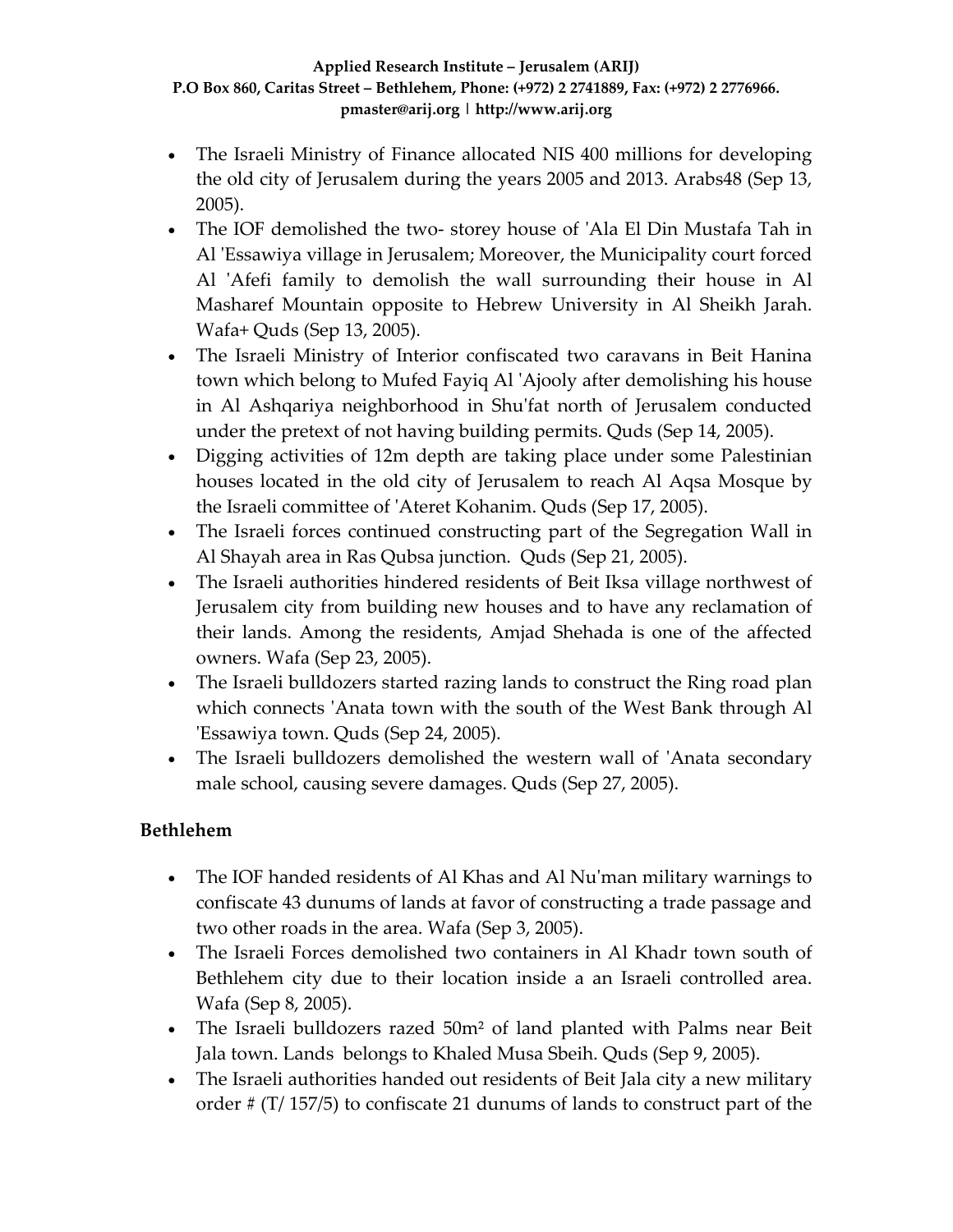Segregation Wall in the area. As a result, more than 500 dunums will be segregated behind the wall. Wafa (Sep 16, 2005).

- Settlers of Efrat settlement put fire into 40 Vine trees in Al Khadr village south of Bethlehem city which belong to Musa 'Ayish. Wafa (Sep 17, 2005).
- About twelve Israeli settlers aggressed on some lands in Husan village near Betar settlement to the west of Bethlehem city. Quds (Sep 18, 2005).
- The Israeli Military Civil Administration and the Israeli settlers handed out resident Muhammad Ahmad Hussein Sbeih a military warning to stop the reclamation of his lands located in Wad Al Ghueit area west of Al Khadr village south of Bethlehem city. Wafa (Sep 22, 2005) .
- The Israeli forces closed three Islamic societies in Bethlehem city for further notice. The societies are: The Islamic Youth Society, The Islamic charity committee and Al Quran & Al Suna library. Wafa (Sep 28, 2005).
- The Israeli authorities issued a new military order  $\# (T/145/05)$  to take over 1 dunum and 500m of land located in Block 28029, Parcels 25‐27 and owned by the inheritances of Elias Anastas at the northern entrance of Bethlehem city. The order came at favor of constructing a Car Park on the land already segregated by the Construction of the Segregation Wall. It is worth mentioning that the IOF almost completed the construction of the Bethlehem northern passage which will be designated for tourists, religious and diplomatic missions, whereby Palestinians will have to go through a new gate located 200m east of the passage. Quds (Sep 29, 2005).

# **Tubas**

- The Israeli authorities issued military orders to take over vast areas of lands on the entrance of Bardala village in the Northern Valleys, mainly in Block 127, Parcel 52 at favor of constructing either a military base or a checkpoint. Wafa (Sep 13, 2005).
- An Israeli settler from Rotem settlement aggressed on Palestinian lands in the northern valleys east of Tubas city and constructed a tent on the land after razing and hedging it with barbed wires. Quds (Sep 16, 2005).
- The IOF continued their construction activities at Al Hamra checkpoint in the northern valleys by constructing new cement blocks in the area. Wafa (Sep 20, 2005).
- The Israeli settlers hindered the Palestinian shepherds in Sahl Al Beqay'a area east of Tubas from accessing their lands. Wafa (Sep 22, 2005).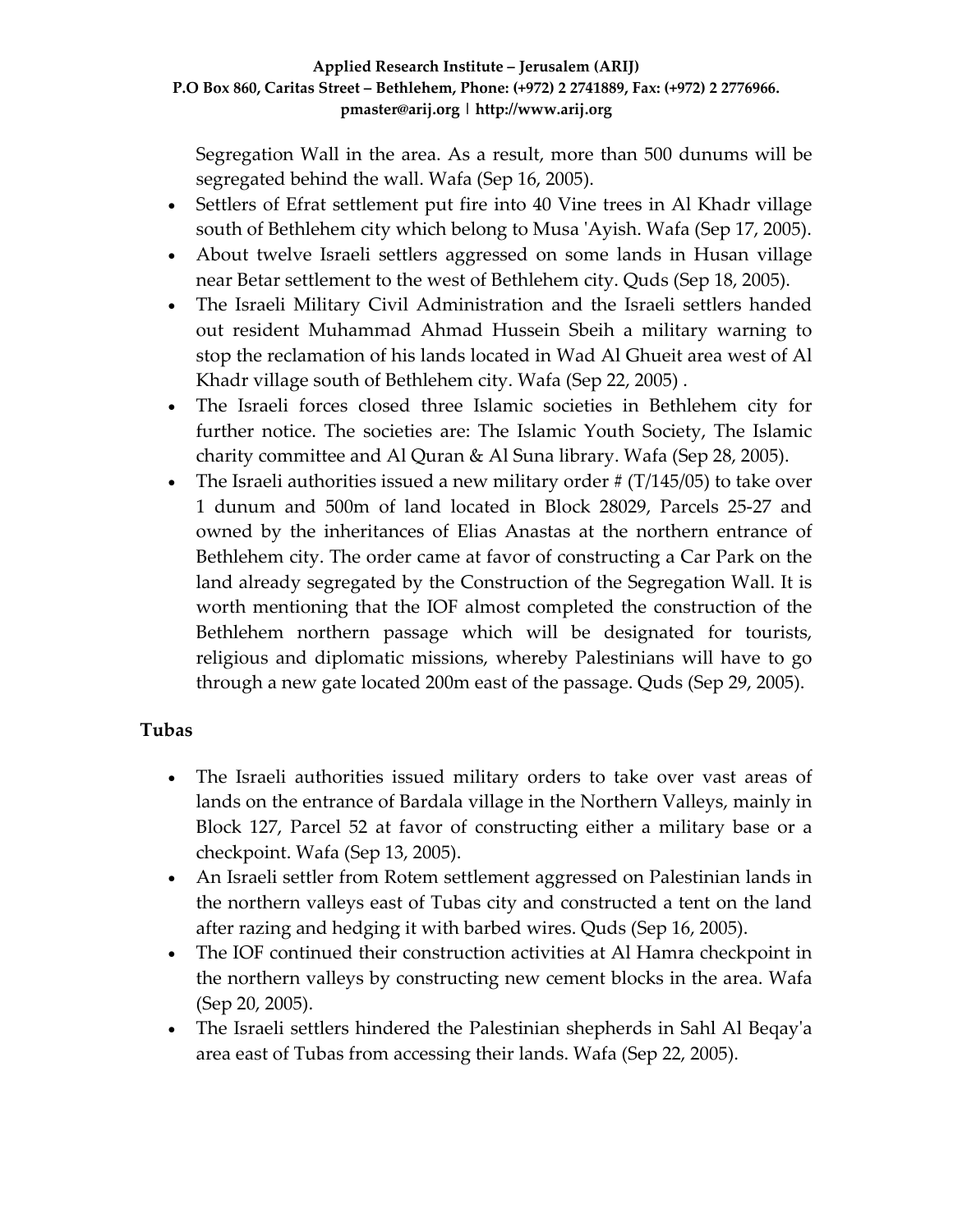### **Salfit**

- The Israeli bulldozers continued razing lands south of Deir Ballut checkpoint west of Salfit district at favor of expanding it. Wafa (Sep 5, 2005).
- The Israeli authorities are willing to construct 3000 new housing units in Ariel settlement north of the West Bank. Arabs48+ Quds (Sep 5, 2005).
- The Israeli authorities quested for historical sites west of Bed'iel settlement established on lands confiscated from Deir Ballut town and uprooted 60 Olive trees owned by Taysser Rushdi Jabara, Rashid Jabara, Idres Jabara, Ahmad Zaki and Khalil Muhammad. Wafa (Sep 11, 2005).
- The Israeli Minister of Defense Shauol Mofaz announced his intentions to construct a new colonial neighborhood west of Ariel settlement at favor of expanding the settlement's borders. Quds (Sep 24, 2005).

# **Ramallah**

- The IOF closed the entrance of Al Mugheir village near Ramallah with 3 meters high barbed wires and hindered the Palestinian landowners from accessing their lands. Quds (Sep 9, 2005).
- New expansion activities are taking place in settlements of the West Bank such as 'Eli settlement north of Ramallah city. Wafa (Sep 18, 2005).
- The IOF hindered Palestinian residents of Bal'in village west of Ramallah from accessing their lands for the Olive Harvest Season. Wafa (Sep 30, 2005).

# **Jenin**

- The IOF razed about 30 dunums of pre-confiscated lands north of Tura Al Gharbiya village west of Jenin and added a number of caravans to the land, supplied it with electricity and hedged it with barbed wires to construct a military base. Lands belong to Daoud Othman ʹAbadi, Salim and Tawfiq Qabha. Quds (Sep 21, 2005).
- The Israeli troops constructed three iron gates along with two checkpoints on Jenin‐Tulkarm road near Yaʹbud town west of Jenin city. One iron gate along with a checkpoint were constructed south of Ya'bad town, at Mevo Dotan junction; the second gate was established on the western entrance of yaʹbad town; while the third gate along with the second checkpoint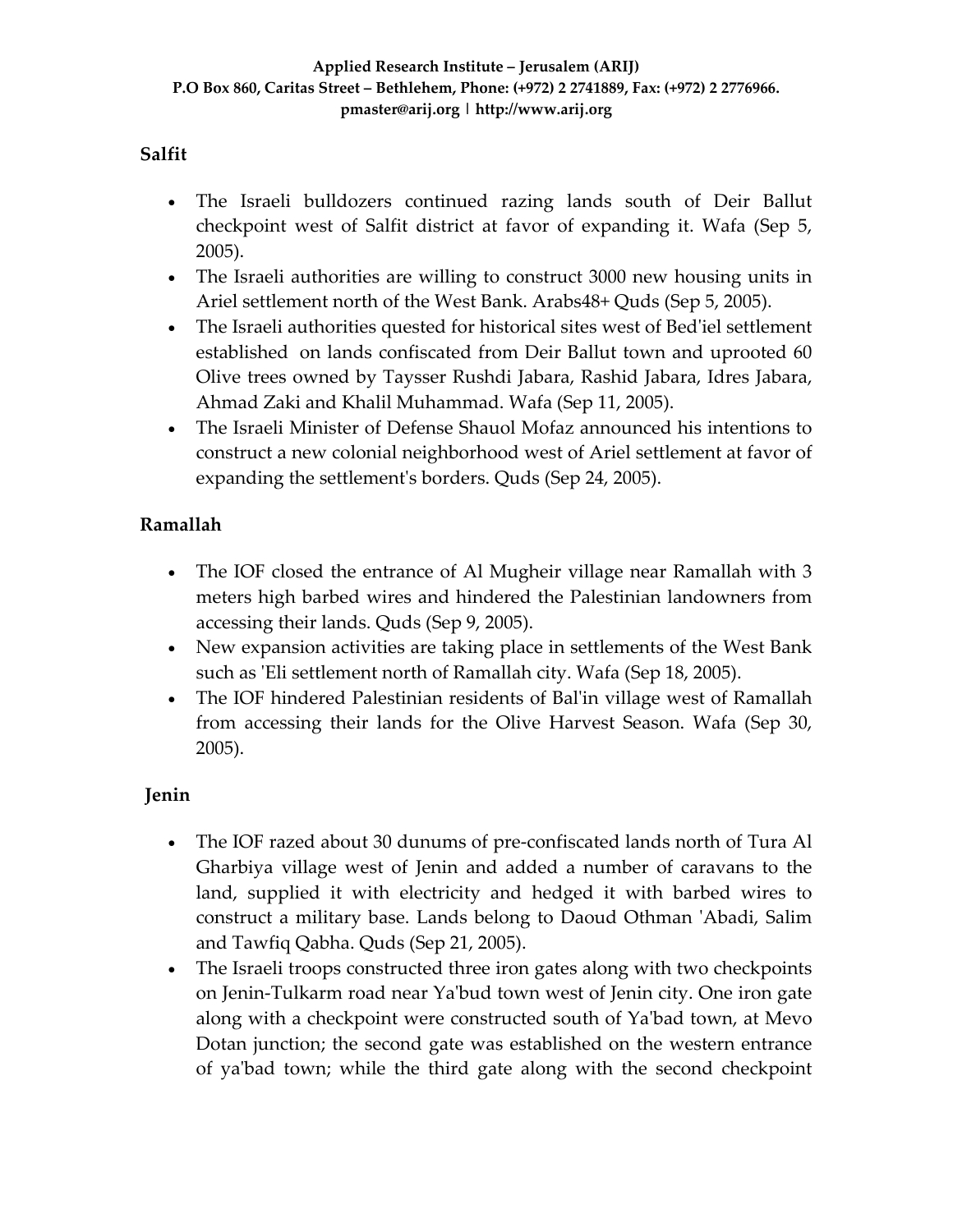were constructed on Harmesh settlement Junction near Farasin area west of the Yaʹbad town on Jenin‐ Tulkarm road. Wafa (Sep 24, 2005).

• The IOF dynamited the 150 m<sup>2</sup> house owned by Kamal Kamel Abu Zeid in Qabatiya town south of Jenin city, displacing 8 Palestinian dwellers. Wafa (Sep 27, 2005).

# **Hebron**

- The IOF constructed several numbers of Caravans in the old city of Hebron and in Al Sahla area. Quds (Sep 1, 2005).
- The IOF took over the house of Amjad Daoud Al Rajaby in the old city of Hebron and turned it into military barrack. Wafa (Sep 3, 2005).
- Israeli settlers of Qiryat Arbaʹ attempted to construct new outpost in Wad El Nasara neighborhood in Hebron city on a pre‐confiscated land owned by Mahmoud Al Bewaty Jaber. Wafa (Sep 5, 2005).
- Katz [Israel,](http://www.moag.gov.il/english/search/employee.asp?emplID=990) the Israeli Minister of Agriculture and rural development announced his intention to take over 15,000 dunums of lands south of Hebron Mountain under the claim that the lands are classified as "State landsʺ. Quds (Sep 8, 2005).
- The IOF issued two new military orders to confiscate 578 dunums of lands in Beit Ummar, Surif, Safa and Al Jabʹa to construct new parts of the Segregation Wall on the aforementioned villages' lands. The military order # (T/133/05) will confiscate an area of 466 dunums of lands (4680m long, 100m width) from Beit Ummar and Safa in Block 2; lands belong to the families of Abu ʹAyash, Al ʹAlamy, Al Zaʹaʹiq, Al Sabarneh, Al Slaiby, ʹAdi, Khalil and Abu Maria. While military order # (T/131/05) will confiscate an area of 113 dunums (1156m long and 100m width) in Surif and Al Jabʹa villages. Quds (Sep 11, 2005).
- The IOF took over three houses in Hebron city and turned them into military barracks. Houses belong to Jalal 'Eid Al Salaymeh, Muhammad Zein Hamdi Qfaysheh (Three‐storey house) and Majed Higazi. Quds (Sep 13, 2005).
- The Israeli authorities issued military orders to confiscate  $600 \text{ m}^2$  of lands planted with Olives and Almonds in Al Buwereh area northeast of Hebron city to construct new military base in the area. Lands belong to Wahbi Sultan family. Wafa (Sep 15, 2005).
- Five Israeli families took over a Palestinian house in Tel Al Rumeida area to increase the number of Israeli families living in the area to 20. Arabs48 (Sep 16, 2005).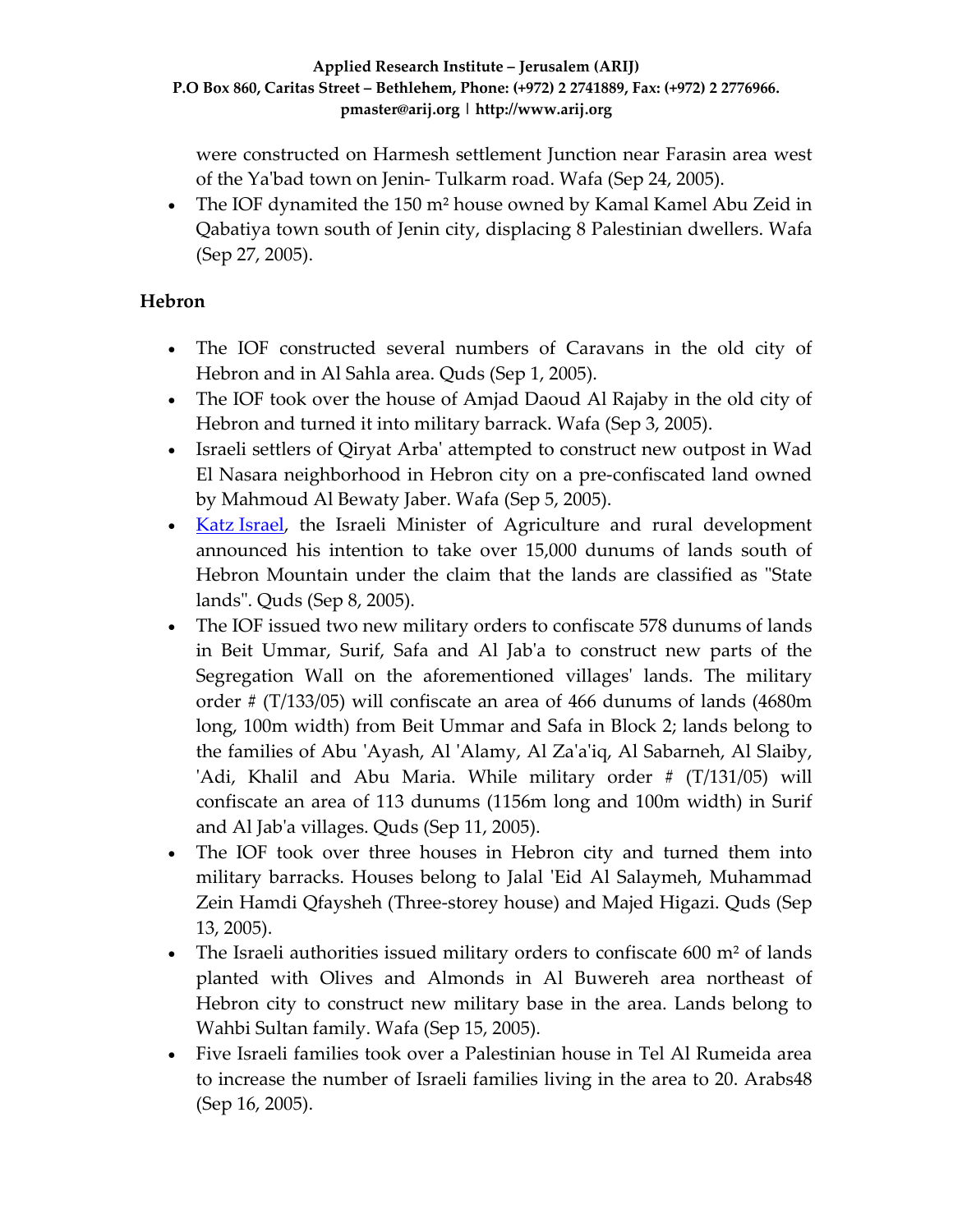- The IOF closed the entrance of Al Shalaleh Street in middle Hebron city and the entrance of Al Fuwwar camp south of the District with cement blocks. Wafa (Sep 17, 2005).
- The IOF expanded the colonial road which connects Qiryat Arbaʹ settlement with the Ibrahimi Mosque in Hebron city. Quds (Sep 17, 2005).
- The IOF took over the houses of 'Abed El Halim Mustafa Shahin (Threestorey house) and Thalgi Al Qawasime in Al Hawouz and Al Jamiʹa neighborhood in Hebron city and turned them into military barracks. Wafa (Sep 20, 2005).
- The IOF took over the house of Fayez Muhammad Badawy Al Sewaity in Beit 'Awwa town to the southwest of Hebron and turned it into military watch point. Wafa (Sep 21, 2005).
- The Israeli troops aggressed on houses owned by Iyad Rajeh Jaber, Hamouda Jaber and Fayuez Jaber near Al Kasara area near Qiryat Arbaʹ settlement east of Hebron city, and caused severe damages to the properties. Wafa (Sep 22, 2005).
- The IOF incurred into four schools in the villages of Al Ramadin, 'Arab Al Frehat and 'Enab El Kabera south of Hebron city and hindered more than 25 teachers from reaching the schools. Wafa (Sep 25, 2005).
- The Israeli authorities handed residents Basam Yousef Al Masharqa, Majeda Ismaʹil Al Talahma, ʹAbed El Rahim Muhammad Al Talahma and Jawhar Nasar Al Shahatet in Al Burj village southwest of Hebron city military warnings to stop constructing their houses under the pretext of not having building permits. Wafa (Sep 30, 2005).

# **Nablus**

- The IOF demolished two stores in Hares village in Nablus which belong to Muhammad Amin and his brothers under the pretext of not having building permits. Al Ayam (Sep 1, 2005).
- The IOF took over the two-storey house of Farouq Hasan in Bizariya village northwest of Nablus city and turned them into military post. Wafa (Sep 6, 2005).
- Settlers of Ariel settlement freed pigs into some Palestinian lands in Salfit city planted with Mint, Tomatoʹs, Vine, Figs and Wheat and destroyed the cultivations. Among the owners, the following were known: Othman Balasima and Ahmad Al Dims. Quds (Sep 18, 2005).
- The Israeli forces handed more than 30 residents in Al Naqura village near Nablus military warning  $# (5/149)$  to take over tens of dunums of lands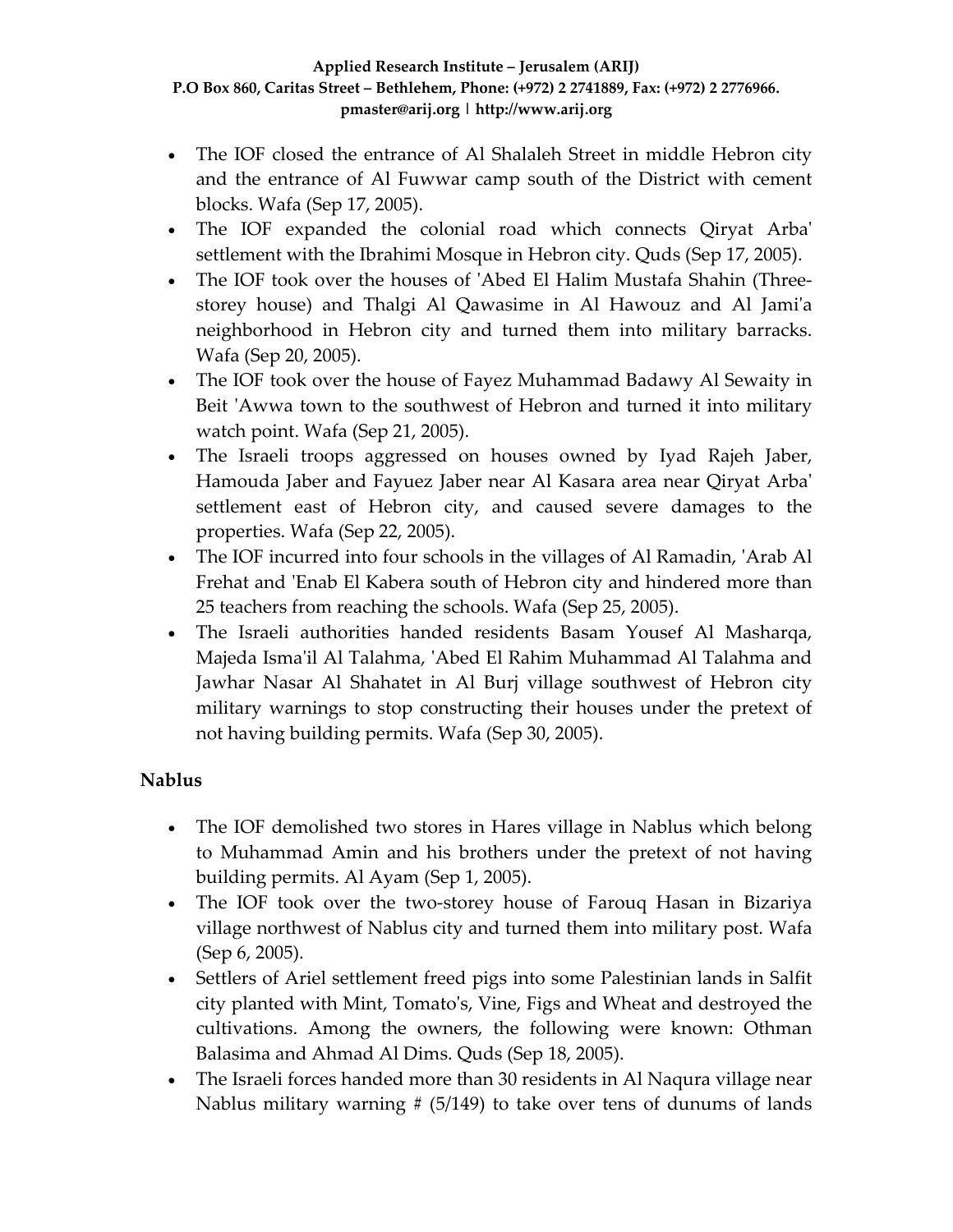cultivated with Olives and Almonds in Block 12 near the settlement of Shavei Shomron; whereby, the IOF also razed and hedged some lands located at the entrance of Sabastiya village on the way leading to Deir Sharaf‐ Tulkarm‐ Nablus and hindered the Palestinian owners from accessing their lands. Quds (Sep 24, 2005).

# **Tulkarm**

- The IOF staged into Deir Al Ghusun town in Tulkarm and took over the house of Basil Gabsha and turned it into a military barrack. Al Ayam (Sep 1, 2005).
- The Israeli bulldozers continued razing lands and uprooting trees in western Fir'un lands which belong to 'Abed El Karim Omar, 'Abe El Rahim Omar, 'Abe El Fatah Omar and Fir'un village council to erect a 1 kilometer long and 25m width road in the area. Quds (Sep 4, 2005).
- The IOF dynamited a store owned by Ja'far Hasan Asia in 'Atil town in Tulkarm; In addition, the Israeli bulldozers razed lands around Avne Hefetz settlement east of Tulkarm. Quds (Sep 7, 2005).
- The Israeli bulldozers razed lands planted with Olives, Almonds and Figs in the southwestern part of Kafr Al Lubad village near Avne Hevetz settlement. Quds (Sep 11, 2005)

# **Jericho**

• The IOF demolished 19 barracks-houses in Faroush Beit Dajan, Al Jiftlik and Fasayel villages; it is worth mentioning that the Israeli authorities hindered Palestinian residents from building in the area. Quds (Sep 10, 2005).

# **Gaza**

- The Israeli bulldozers razed lands in Al Farahin area in 'Abasan El Saghera east of Khan Yunis south of the Strip at favor of erecting new road near the eastern borders of the Gaza Strip. Wafa (Sep 8, 2005).
- The IOF demolished two houses owned by Majed Al 'Adeni and Nadia Al 'Adeni in Deir El Balah near Kfar Darom settlement and caused severe damages to another 5 houses owned by the family. Wafa (Sep 11, 2005).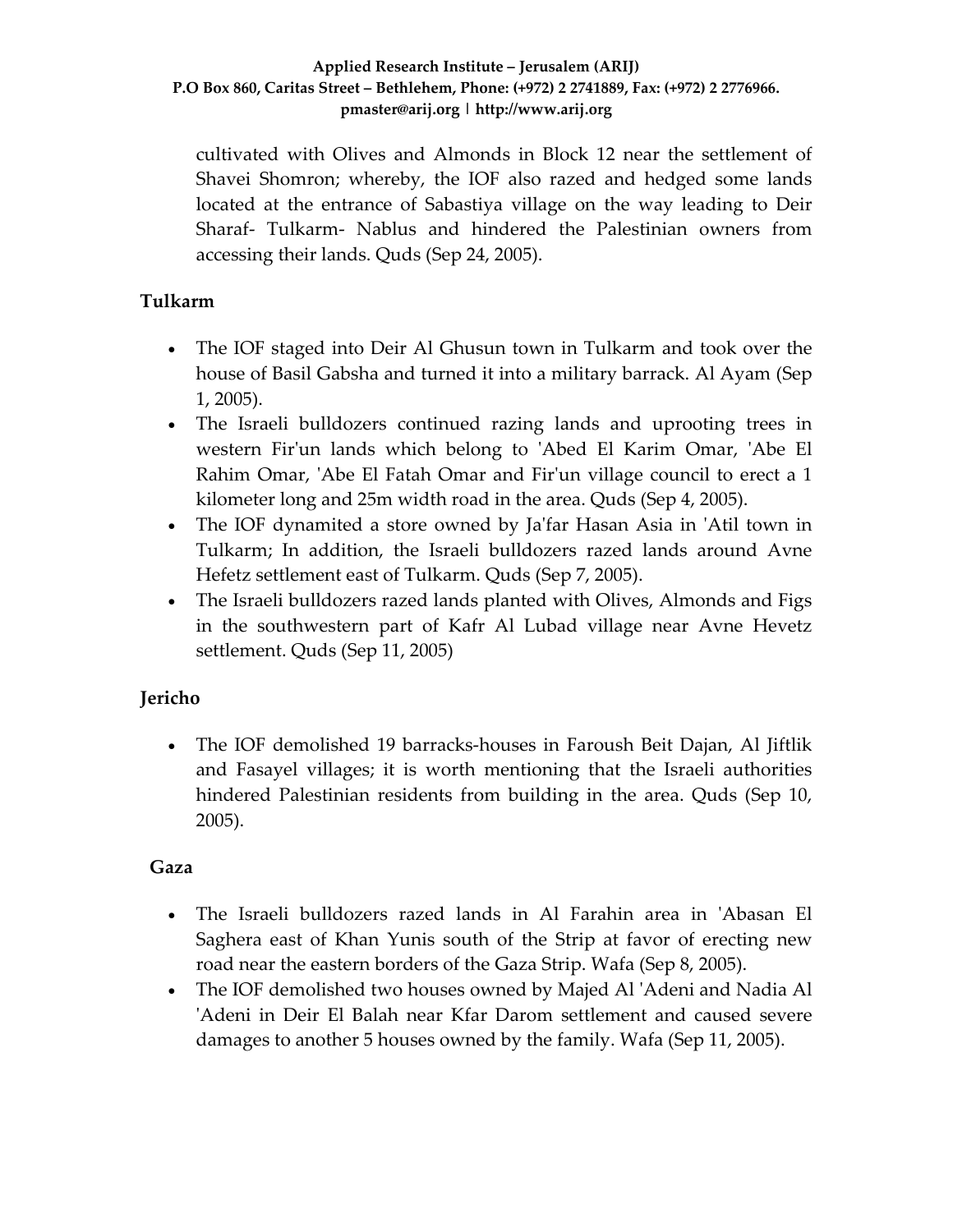- The Israeli Ministry of Defense announced lately that Israel is willing to establish a 650m width security zone north of the Gaza Strip. Quds (Sep 17, 2005).
- Israel is constructing a new checkpoint which was supplied with very developed equipments and expected to be ready within few months at favor of preventing Palestinians from reaching the nearby Israeli towns such as: Nativ Haʹasara, Erez, Nir ʹAm, Mivelsim, Kfar ʹAza, Baʹere, ʹEin Hashlosha and Nir Oz. Quds (Sep 19, 2005).
- The Israeli Minister of Interior decided to transfer the checkpoints of Erez, Karni, Sufa and Kerem Shalom south of the Gaza Strip to passages; moreover the Passengers will need to get a visa in order to access the Strip. Arabs48 (Sep 21, 2005).
- The IOF shelled "Al Taghred" cultural institution in Beit Hanun town north of the Strip with a house owned by Qarmout family, causing sever damages. Wafa (Sep 25, 2005).
- The Israeli forces shelled on Dar Al Arqam School in Gaza causing severe damages to the properties. The total losses reached to \$ one million. Quds (Sep 26, 2005).
- The IOF shelled on the Palestinian areas in Gaza, demolishing houses and workshops, **among the owners known were:**
	- o In the southern entrance of Beit Hanun town the IOF shelled a workshop owned by Khamis Hussein Al Magdalani, causing severe damages to a nearby Plastic factory.
	- o In Rafah city the IOF caused severe damages to the house of Radi Riyad Qeshta.
	- o In Al Namsawi neighborhood in Khan Yunis the IOF demolished the house of Hisham ʹAbed Rabou and caused severe damages to 6 nearby houses.
	- o In Maan area east of Khan Yunis the IOF demolished a workshop and partially damaged a factory owned by Omran Khalil Omran.
	- o In Askalona area east of Gaza city the Israeli forces caused severe damages to a workshop owned by the heirs of Musa Ahmad Shaʹban. Quds (Sep 27, 2005).
- The IOF demolished two bridges in Beit Hanun town, causing severe damages, whereby in Khan Yunis city the IOF demolished a money changer store owned by Al Basheti family. Quds (Sep 28, 2005).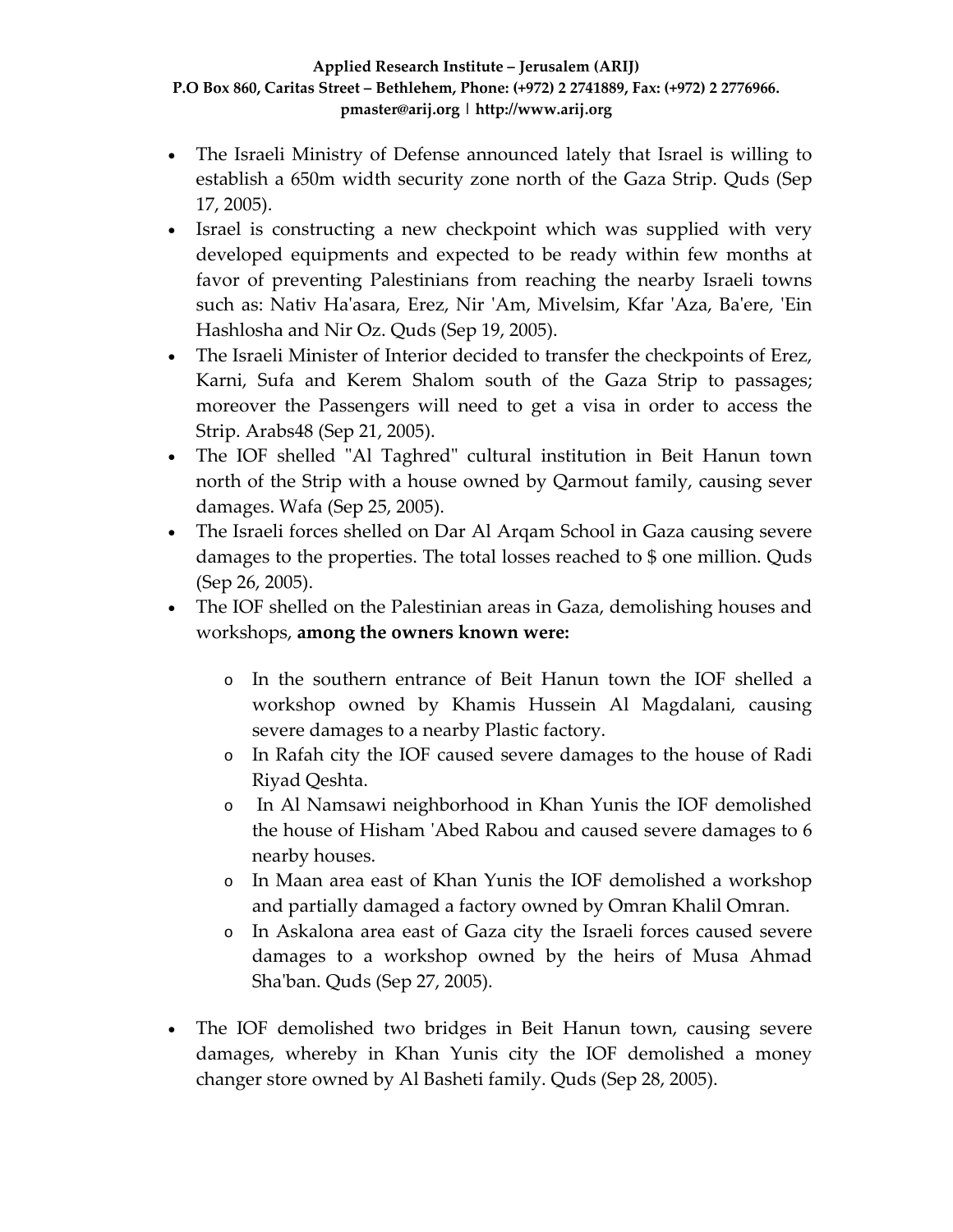### **Others**

- The Israeli Forces handed residents of Al 'Atayqa family in Al Batel area south of Rahat village in the Negev seven demolition orders to demolish their houses. Wafa (Sep 5, 2005).
- The Israeli authority started constructing new housing complex called ʺTzur Yitzhakʺ in Hasharon area on 610 dunums of lands on the Armistice line (Green line) near Tzur Natan village south of At Taibeh village inside the Israel. Quds (Sep 8, 2005).
- The Israeli Ministry of Housing is willing to construct new settlement for at least 400 religious families in the Negev similar to the dismantled Gush Qatif bloc in Gaza Strip. Arabs48 (Sep 10, 2005).
- Israel is willing to construct 33 passages in the West Bank and 2‐3 in the Gaza Strip. Among the passages in the West Bank, the following are known: Hasam Tshub in the northern valleys, Al Jalma, Shʹar Afraim north of the West Bank, Betunia, Qalandyia between Jerusalem and north of the West Bank, Shuʹfat between Jerusalem and north of the West Bank, Az Z'ayim between Jerusalem and Ma'ale Adumim area, Mazmouria in Bethlehem, Gilo 300 checkpoint between Jerusalem and Bethlehem and Tarqumia south of the West Bank; whereby, the passages planned to be constructed in the Gaza Strip are: Erez, Nahal Oz, Karni, Sufa, Kerm Shalom and Rafah. Quds (Sep 10, 2005).
- The Israeli plan to construct the Segregation wall south of the West Bank will attach the natural reserves located near the Armistice line (Green line) into the Israeli borders. The Israeli authorities are currently working on part of the wall which is extending from Beit Yater area southeast of Hebron Mountain. According to the Israeli plan, the wall will extend from the east of Beit Yater to Yahuda desert. More natural reserves will be attached in the part extending between Jabal Khuld and the Dead Sea; whereby, the northern area of the desert in Wad El Qilt, Israel will erect new military roads instead of constructing a wall. Moreover, Israel resumed the construction of the wall around Gush Etzion bloc of settlements south of Jerusalem which will attach more natural reserves such as Abu Suda forest. Arabs48 (Sep 12, 2005).
- The Israeli Forces demolished a house and a building in Al Makamin village in the Negev south of Al Liqya village owned by Jamal Salim Al Treshat; whereby, the IOF also demolished a commercial store and a nursery in Tel El Sabi' village. Arabs48 (Sep 13, 2005).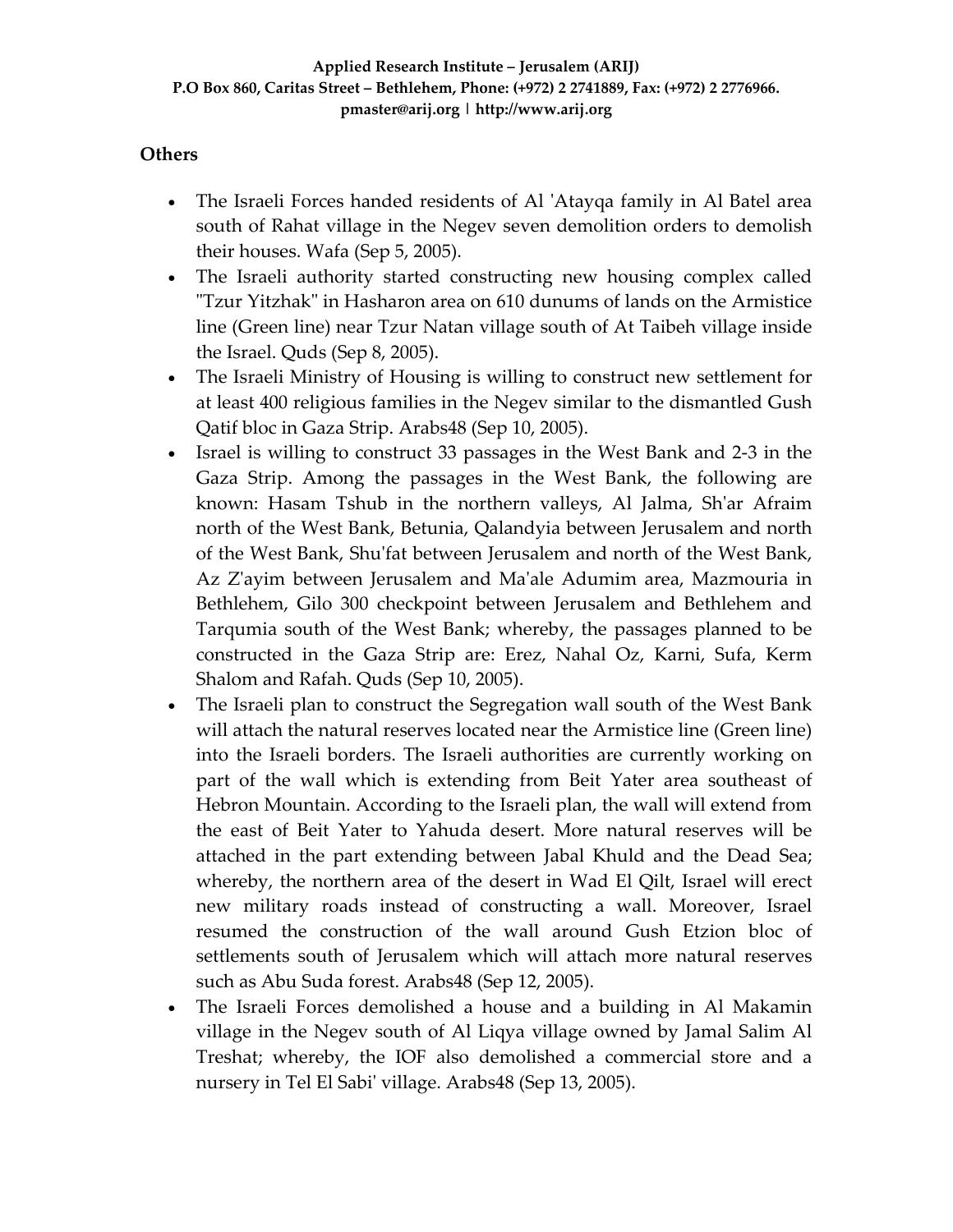- The Outgoing Defense Ministry Director-General Amos Yaron said, 'the entire security fence, from the Tirat Zvi area in the north to the Mezudat Yehuda in the south will be finished by the end of the year within three to four months'. Ynet News (Sep 14, 2005).
- In a report issued by the Palestinian Ministry of Agriculture assured that the total losses of the agricultural sector since 30 Sep, 2004 till the end of August 2005, reached to \$ 344.606.63 . Quds (Sep 16, 2005).
- The Israeli Supreme Court agreed on resuming Wall constructions in the West Bank, isolating five more Palestinian villages. Quds (Sep 16, 2005).
- The Israeli authorities demolished four houses in the villages of Al Za'rora, Al Bahira and Al Mazra'a in the Negev conducted under the pretext of being unlicensed. Houses belong to the families of Abu Judeh, Al Ghanamy and Al Kash‐har. Wafa (Sep 19, 2005).
- The IOF demolished the house of Issam Ahmad Abu Sahab in Al Ramla city under the pretext of not having building permits. Wafa (Sep 20, 2005).
- Dayan the Israeli director of "Tifnet" movement suggested a plan to evacuate 32 Israeli settlements housing 20,000 Israeli settlers as a continuation to the disengagement policy implemented by Israel in the Occupied Palestinian Teritory. Among the settlements, the following were known: Bigo Dotan, Yitzhar, Harmesh, Allon Moreh, Brakha, Itamar, ʹAli, Kfar Tafuh, Tequʹ, Nikodim, Emmanuel and Shavi Shomron. At the same time, Israel will have temporary borders containing the large Israeli settlement blocs in the West Bank such as Gush Etzion in Bethlehem, Ariel in Salfit and Maʹale Adumim in Jerusalem. This plan will cost about NIS 16 Millard. Wafa (Sep 20, 2005).
- An Israeli plan called "Negev- 2015" to develop the Negev to increase the settlers' numbers in the coming 10 years. According to the plan, transportations will be developed to include the trans Samarian Street, a railway reaching Sedirot, a Tram reaching Ber Shevaʹ in the year 2008, a rain to Demona and Eliat and other investments in the area. It is worth mentioning that about 100 of the evacuated families from Gaza Strip will be settled in the Negev during the coming days. Moreover the Israeli authorities constructed the new "Neve Poker" neighborhood in the southern Negev. Arabs48 (Sep 21, 2005).
- An Israeli plan to construct new settlement south of Bisan north of the Jordan Valley to settle Sherat Yam evacuees in the Gaza Strip. Quds (Sep 23, 2005).